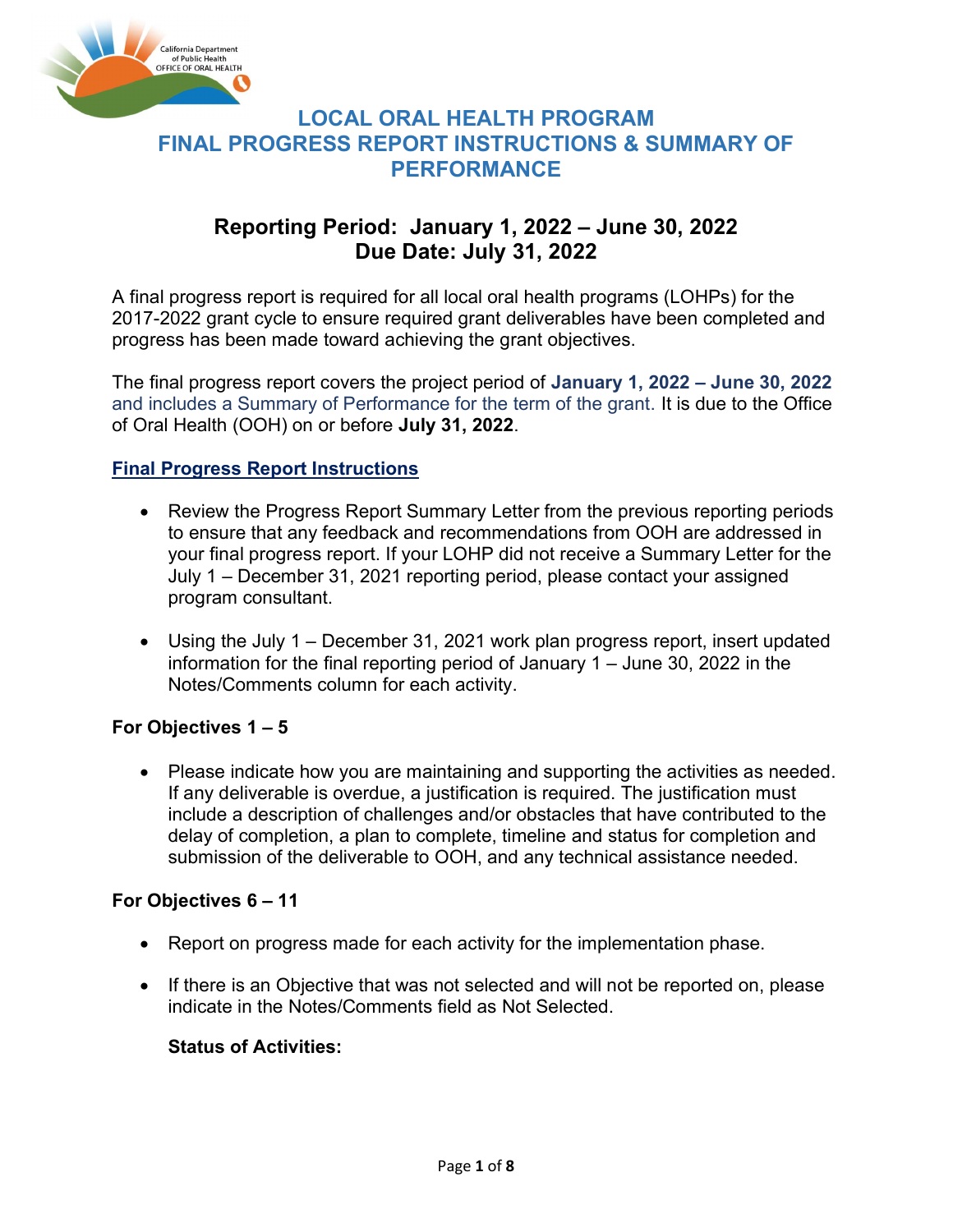

- Enter the status of each activity as either: Completed, In Progress, Not Started, or N/A. Note: for activities in progress and not started, please describe if your LOHP conducted other activities in place of the stated activity, describe the rationale for not starting, and any efforts that were made to inform your Program Consultant. For activities in progress, describe your LOHP's plan to complete activity or if it will be carried over into the new grant term, include a timeline for completion and describe any challenges or obstacles.
- Please do not renumber activities in the work plan.

## Reporting COVID-19 Staff Re-Directions

 If any staff was redirected for COVID-related duties at anytime during the reporting period, please identify staff who were redirected, the dates of the redirection, percentage of time each staff was redirected (e.g., 25%, 50%, 75%, 100%), and the impact of the redirection to your program. Please include this information in the Summary of Performance document and submit with the progress report.

## Reporting COVID-19 Related Activities

- COVID-related activities may include any activity identified in Program Letter (PL) 20-01 Guidance to Local Oral Health Programs on School-Based Activities During the COVID-19 Crisis.
- Additional approved activities include: coordinating dental screenings- such as drive through dental screenings that can coincide with drive-through COVID testing or standalone Kindergarten Oral Health Assessments modeled after Asian Health Services in Alameda County (Asian Health Services "Clinic Drive-Thru" for the Kindergarten Oral Health Assessment and Fluoride Varnish Program | California Oral Health Technical Assistance Center (ucsf.edu), promoting Kindergarten Oral Health Assessments to parents/ teachers, establishing a dental referral list by conducting surveys of dental providers to identify providers willing to provide Kindergarten Oral Health Assessments, N95 fit testing, distributing toothbrush kits and educational materials to sites such as meal pickups, school computer distribution days, or back to school round-ups.
- Contact your program consultant if your LOHP conducted activities that were not listed in PL 20-01.
- The most appropriate objectives for reporting COVID-related activities would be Objective 6, 7, 10, or 11. Please determine which objective is most appropriate to report COVID-related activities.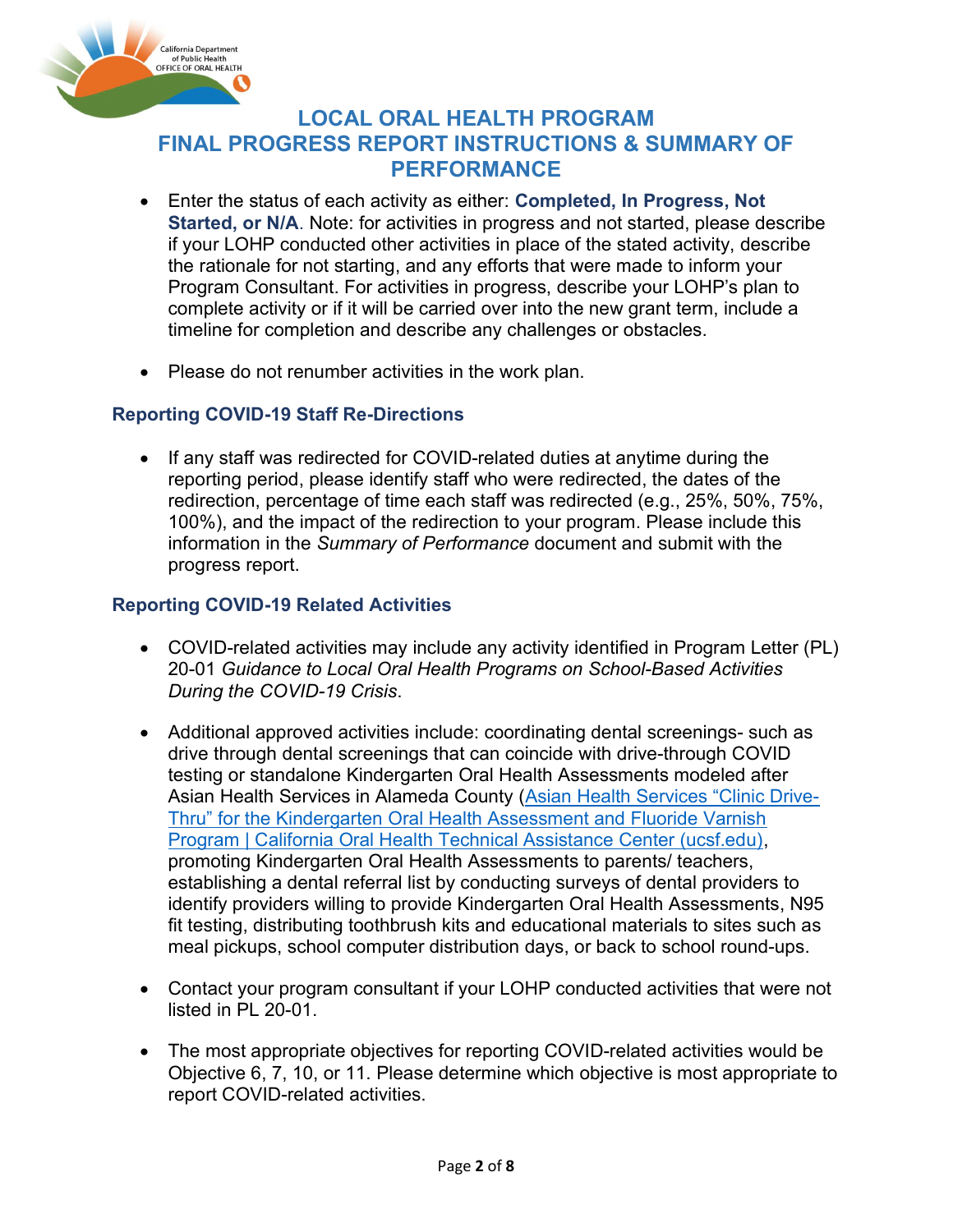

LOCAL ORAL HEALTH PROGRAM

# FINAL PROGRESS REPORT INSTRUCTIONS & SUMMARY OF PERFORMANCE

 Add a row at the end of the relevant objective to insert details regarding the COVID activities, then complete each column. For example, Objective 6 ends with 6.E.2, add a row and insert COVID and the activities you started and/or completed.

| #       | <b>Activity</b><br><b>Description</b>                                                                                                                                                              | <b>Outcome</b><br><b>Measure</b>                                                          | <b>Status</b> | <b>Notes/Comments</b>                                                                                                                                                                                                                                                                                                                                                                                            |
|---------|----------------------------------------------------------------------------------------------------------------------------------------------------------------------------------------------------|-------------------------------------------------------------------------------------------|---------------|------------------------------------------------------------------------------------------------------------------------------------------------------------------------------------------------------------------------------------------------------------------------------------------------------------------------------------------------------------------------------------------------------------------|
| 6.E.2   | <b>Identify</b><br><b>Success</b><br>Stories to<br>share with<br>local<br>programs,<br>policymakers,<br>stakeholders,<br>and the<br>general public<br>to help sustain<br>program<br>efforts.       | <b>Success</b><br>stories<br>(qualitative<br>case study)<br>and<br>dissemination<br>plan  | Not started   |                                                                                                                                                                                                                                                                                                                                                                                                                  |
| 6.COVID | Work with<br>schools to<br>provide<br>toothbrushing<br>kits that could<br>be distributed<br>with back-to-<br>school<br>packets, meal<br>pick-up,<br>homework<br>pick-up, or<br>mailed to<br>homes. | Number of<br>children<br>receiving<br>toothbrush<br>kits and<br>educational<br>materials. | Completed     | 200 children received toothbrush kits.<br>The kits included a toothbrush, floss,<br>fluoride toothpaste, and messages such<br>as the importance of maintaining oral<br>health, oral hygiene instruction, and<br>toothbrushing activities; for instance,<br>playing a song to brush along or<br>toothbrushing apps.<br>https://www.mouthhealthy.org/en/babies-<br>and-kids/fun-ways-to-encouragekids-to-<br>brush |

## Summary of Performance

LOHPs must develop a separate document to summarize overall performance during the 2017-2022 grant cycle. The summary must include the following sections: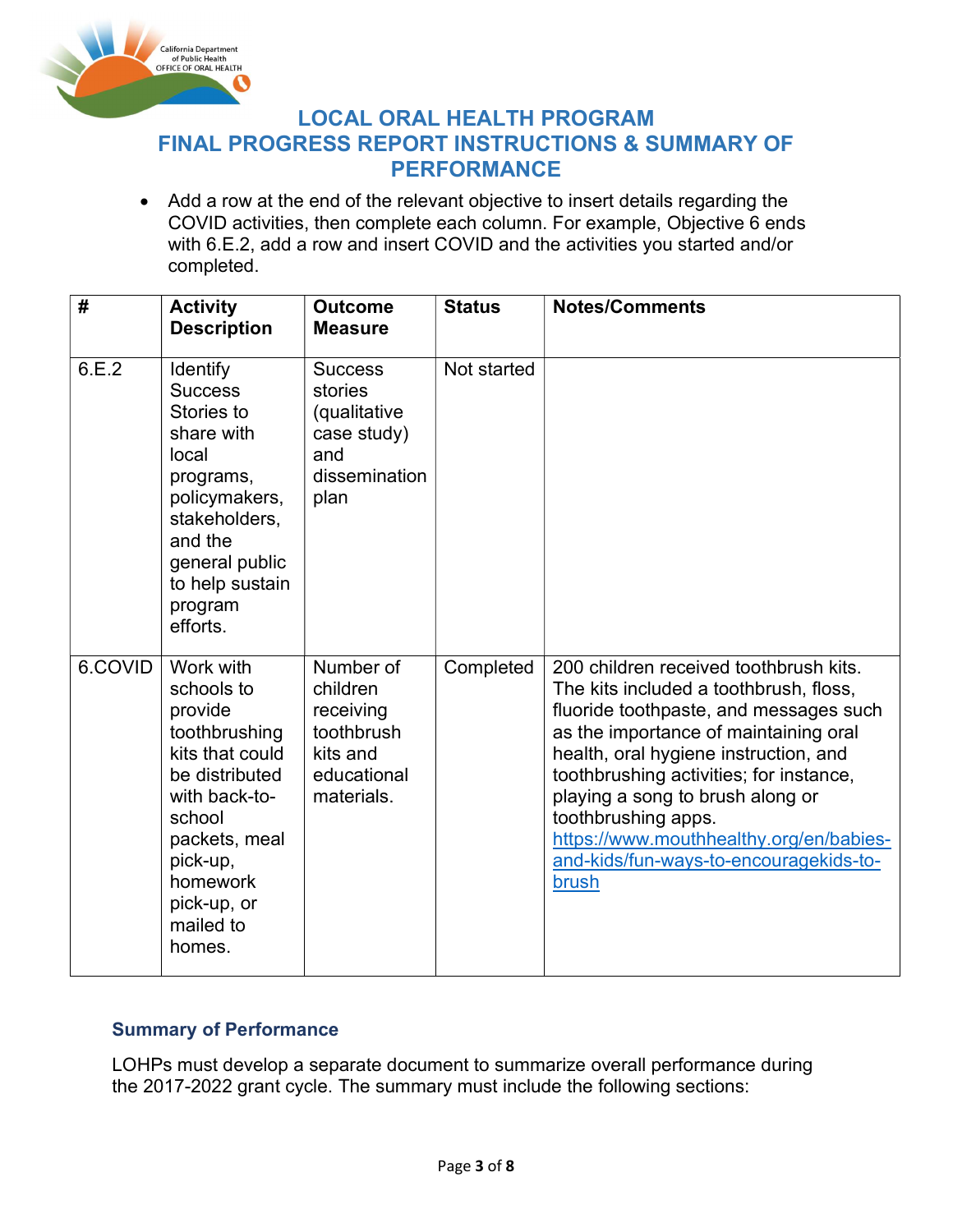

| <b>Section</b>                                    | <b>Description of Section</b>                                                                                                                                                                                                                                                                                                   |
|---------------------------------------------------|---------------------------------------------------------------------------------------------------------------------------------------------------------------------------------------------------------------------------------------------------------------------------------------------------------------------------------|
| <b>Summary of</b><br><b>Successes</b>             | Evaluate your LOHP's overall performance. Summarize key program<br>accomplishments.                                                                                                                                                                                                                                             |
|                                                   | Include success stories, personal stories, innovative projects, or<br>strategies your LOHP has implemented, and/or how your program<br>has made a difference in your community.                                                                                                                                                 |
|                                                   | Please identify LOHP staff/partners/champions that have been<br>instrumental in the success of your program and provide exemplary<br>services. Submissions may be shared with all LOHPs.                                                                                                                                        |
| Program<br><b>Strengths</b>                       | Identify your program's strengths that contributed to the overall<br>success of your performance during this grant cycle. What did your<br>program do well?                                                                                                                                                                     |
| <b>Barriers</b>                                   | Description of any difficulties and/or problems encountered in<br>achieving planned goals and objectives including barriers to<br>accomplishing program objectives, and actions to overcome barriers<br>or difficulties.                                                                                                        |
|                                                   | If any staff was redirected for COVID-related duties at any time<br>during the reporting period, please identify staff who were redirected,<br>the dates of the redirection, percentage of time each staff was<br>redirected (e.g., $25\%$ , $50\%$ , $75\%$ , $100\%$ ), and the impact of the<br>redirection to your program. |
|                                                   | Thinking forward: Identify any potential barriers that your LOHP may<br>encounter in future efforts, and what lessons learned may help your<br>LOHP to address them.                                                                                                                                                            |
| <b>Opportunities</b><br>for<br><b>Improvement</b> | Identify areas where your program can improve. Identify any<br>program weakness. What resources do you need to improve your<br>performance? What program strengths can you draw upon to<br>improve your LOHP's performance?                                                                                                     |
| <b>Lessons</b><br><b>Learned</b>                  | In evaluating your overall performance during this grant cycle,<br>describe lessons learned. What will you do differently in the next<br>grant cycle?                                                                                                                                                                           |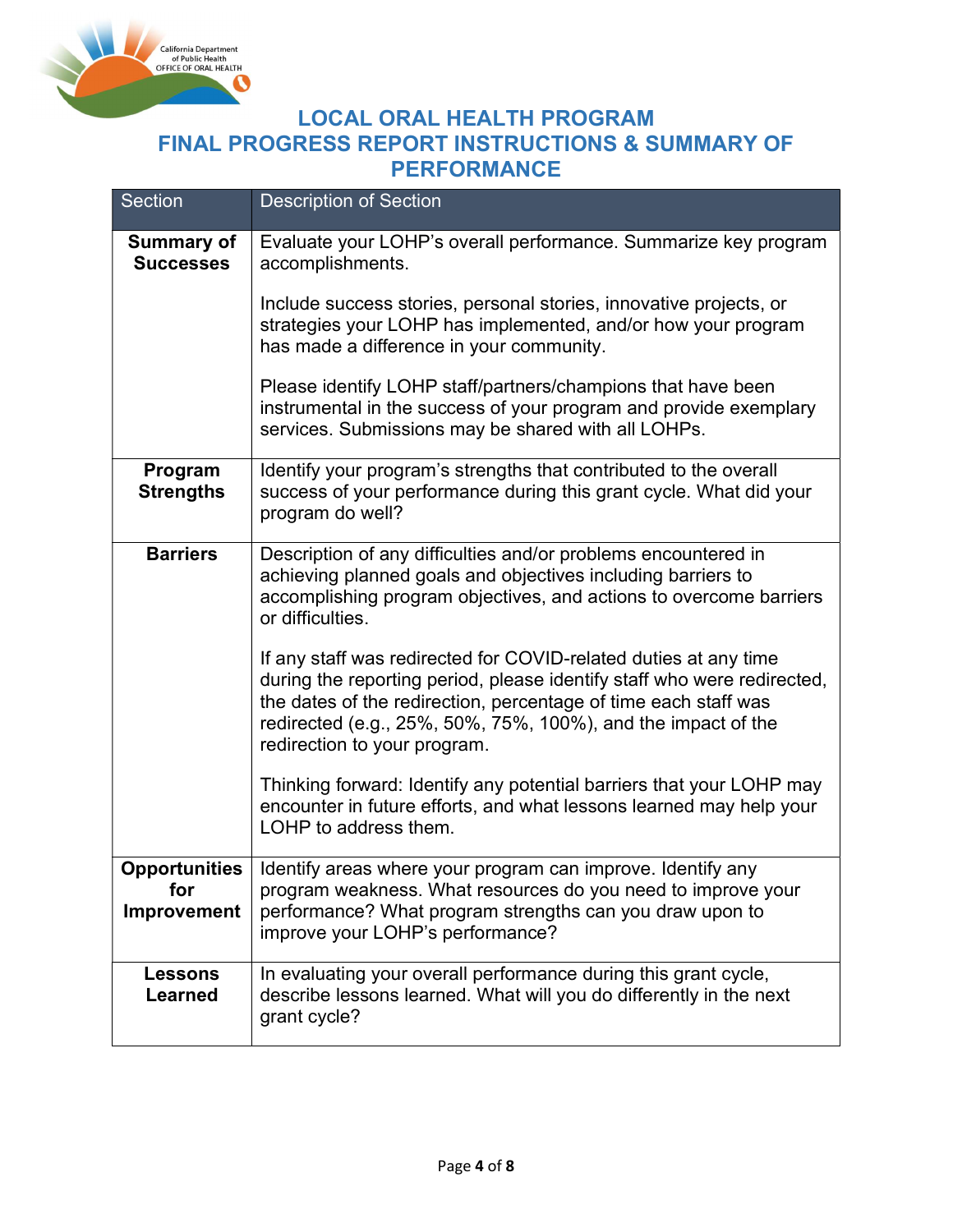

LOCAL ORAL HEALTH PROGRAM

# FINAL PROGRESS REPORT INSTRUCTIONS & SUMMARY OF PERFORMANCE

| <b>Technical</b><br><b>Assistance</b><br><b>Needs</b> | Please describe any technical assistance or support you received<br>from the California Oral Health Technical Assistance Center or from<br>other sources that was helpful. Include any suggestions to improve<br>technical assistance.                                                                                                                                                                                                                                                                                         |  |  |  |
|-------------------------------------------------------|--------------------------------------------------------------------------------------------------------------------------------------------------------------------------------------------------------------------------------------------------------------------------------------------------------------------------------------------------------------------------------------------------------------------------------------------------------------------------------------------------------------------------------|--|--|--|
| <b>Overdue</b>                                        | If your LOHP has overdue deliverables or Plans, please include the                                                                                                                                                                                                                                                                                                                                                                                                                                                             |  |  |  |
| <b>Deliverables</b>                                   | following:                                                                                                                                                                                                                                                                                                                                                                                                                                                                                                                     |  |  |  |
|                                                       | Deliverable/Plan type (i.e., Community Health Improvement<br>Plan, Community Health Assessment, Evaluation Plan,<br><b>Communication Plan, or Sustainability Plan)</b><br>Status of the deliverable (i.e., in draft, being revised, not<br>$\bullet$<br>started)<br>Description of challenges and/or obstacles that have<br>$\bullet$<br>contributed to the delay of completion.<br>Detailed plan to complete the deliverable<br>$\bullet$<br>Timeline for completion and submission of the deliverable to<br>$\bullet$<br>OOH |  |  |  |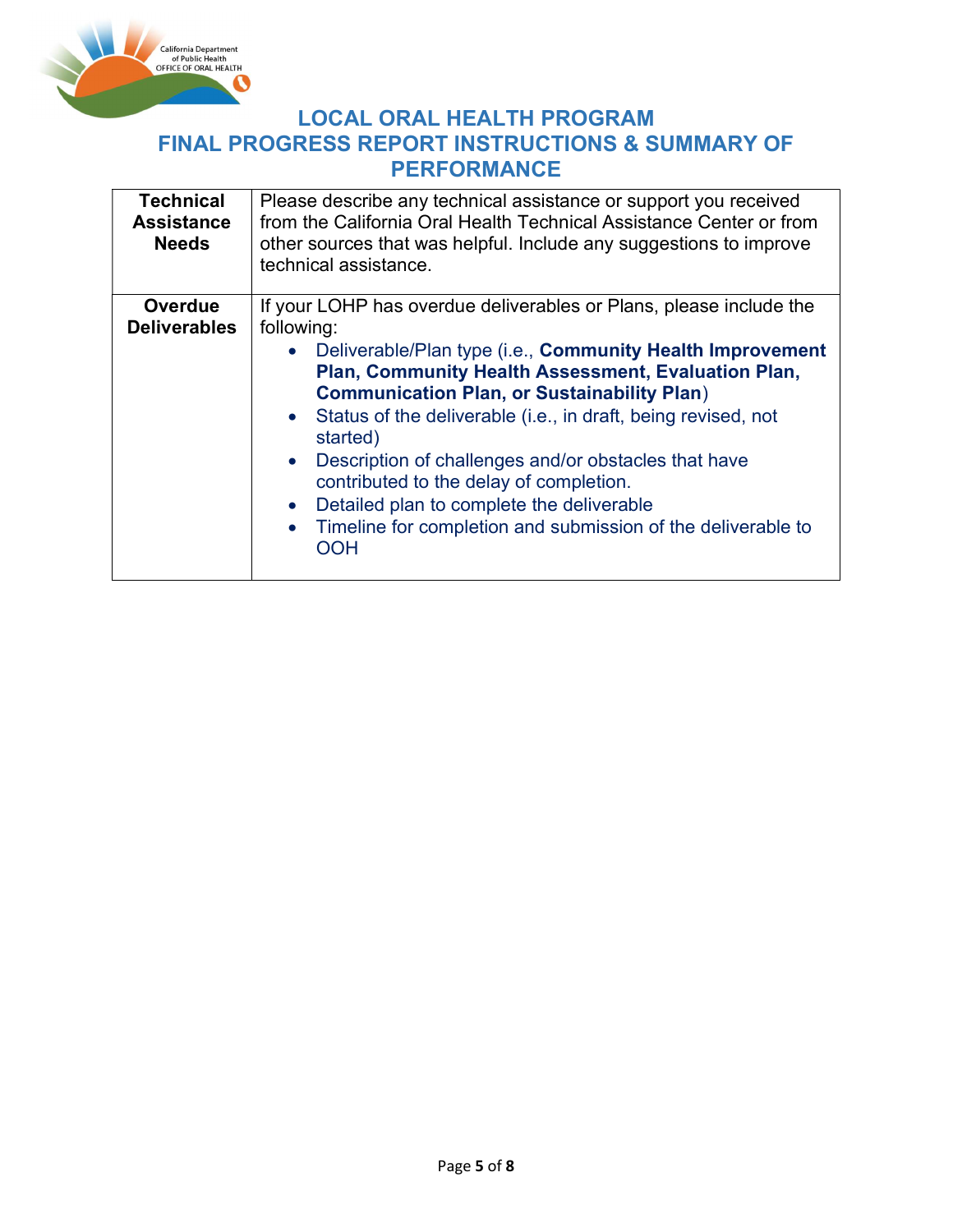

## Supporting Documents

LOHPs must submit the following documents as applicable no later than July 31, 2022.

- $\Box$  List of Advisory Committee (AC) members 1.6
- $\Box$  List of participating schools in the dental sealant program 6.1.0
- $\Box$  Schedule of sealant events, number of children served, and sealants provided 6.1.9
- $\Box$  Number of children receiving fluoride supplements  $-6.2.0$
- $\Box$  List of culturally appropriate oral health materials provided  $-6.2.2$
- $\Box$  List or pictures of approved fluoride educational materials created 6.2.3
- $\Box$  List of Community Public Awareness Campaign Marketing Materials 6.3.4
- $\Box$  List of dental offices using the RYD materials 8.8

## $\Box$  Sustainability plan – 9.1.6

☐ Oral Health Literacy training plan, list of trainings, number of participants and evaluations – 9.2.3

 $\Box$  List of Home Visiting Services training plans, participants, and evaluations – 9.2.6

## $\Box$  Sustainability Plan – 10.9

## $\Box$  Quality Improvement Plan – 10.E.2

 $\Box$  List of Oral Health Networks Work Group Members – 11.1

 $\Box$  Communication plan to identify key messages to communicate priorities and strategies to achieve improved oral health for underserved and vulnerable populations – 11.3

 $\Box$  List of priorities identified in the Community Action Plan – 11.4

 $\Box$  Schedule of AC meetings – 1.7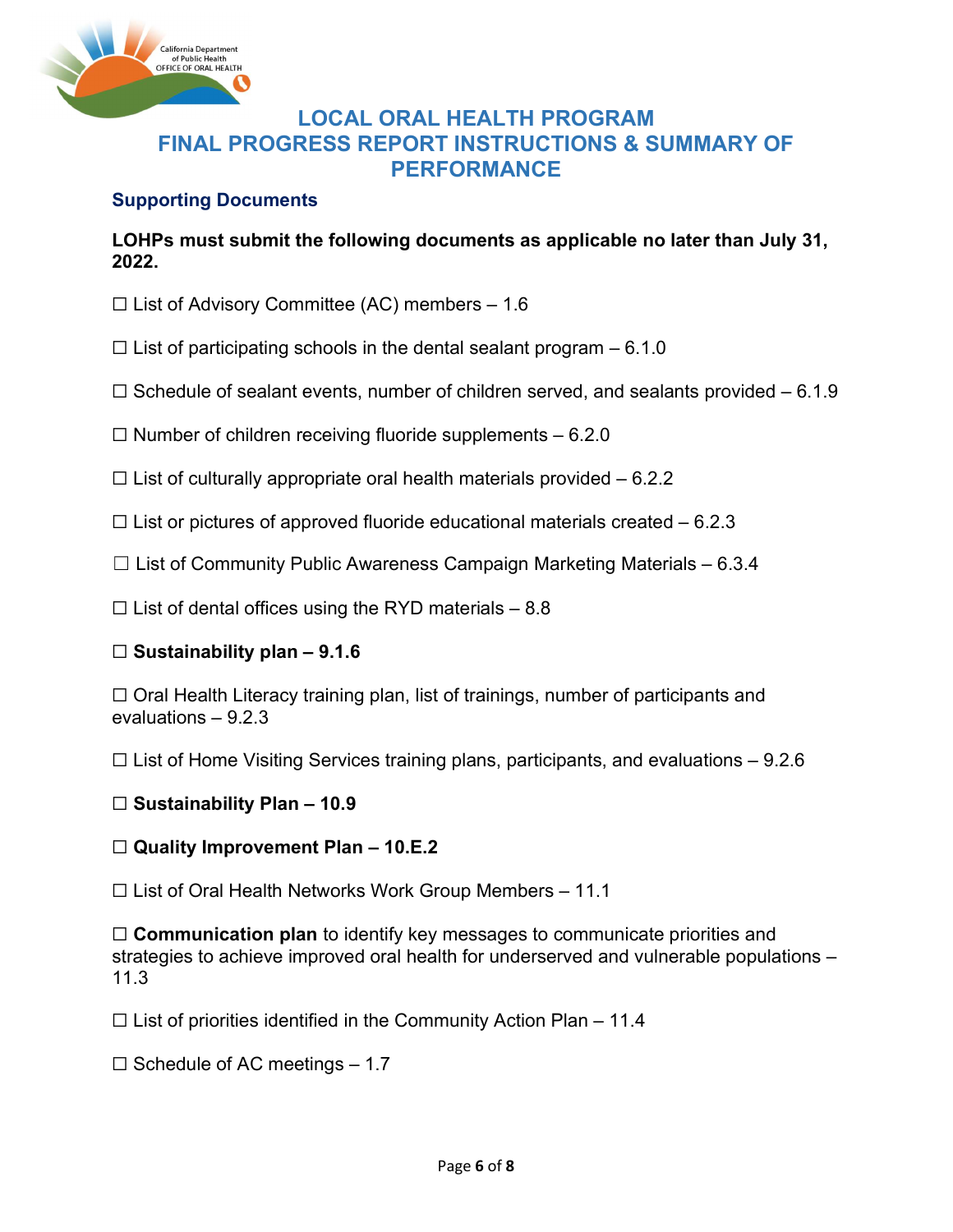

 $\Box$  Summary or minutes from the AC meetings on file – 1.12

- $\Box$  Inventory of existing Oral Health county assets and resources  $-3.1$
- $\Box$  List of Action Plan partners/stakeholders/participants 4.4
- $\Box$  List of number of sealant referrals 6.1.1
- $\Box$  List of sealant educational materials provided 6.1.4

 $\Box$  List of schools identified to receive an instructional oral health visit – 6.1.11

 $\Box$  List of participating schools receiving fluoride supplements  $-6.2.0$ 

☐ Talking Points/Participants List for Community Members/Partners/Stakeholders – 6.3.1

☐ Agenda/Training Materials/Talking Points/Participants List for Regional Water District engineers – 6.3.2

 $\Box$  Schedule of local program meetings  $-7.1$ 

 $\Box$  List of target schools identified for KOHA intervention – 7.7

- $\Box$  List of prevention and health care champions recruited 7.8
- $\Box$  List of key partners; schedule of meetings held; targets identified  $-7.11$
- $\Box$  List of oral and chronic disease champions identified  $-8.3$
- $\Box$  List of tobacco cessation resources 8.4
- $\Box$  List of RYD materials and resources 8.6
- $\Box$  List of RYD training materials 8.7
- $\Box$  List of outreach program key partners recruited 9.1.2

 $\Box$  List of local programs that perform Home Visiting services  $-9.2.4$ 

 $\Box$  List of local dental society, local dental associations, local primary care consortiums or providers – 10.1